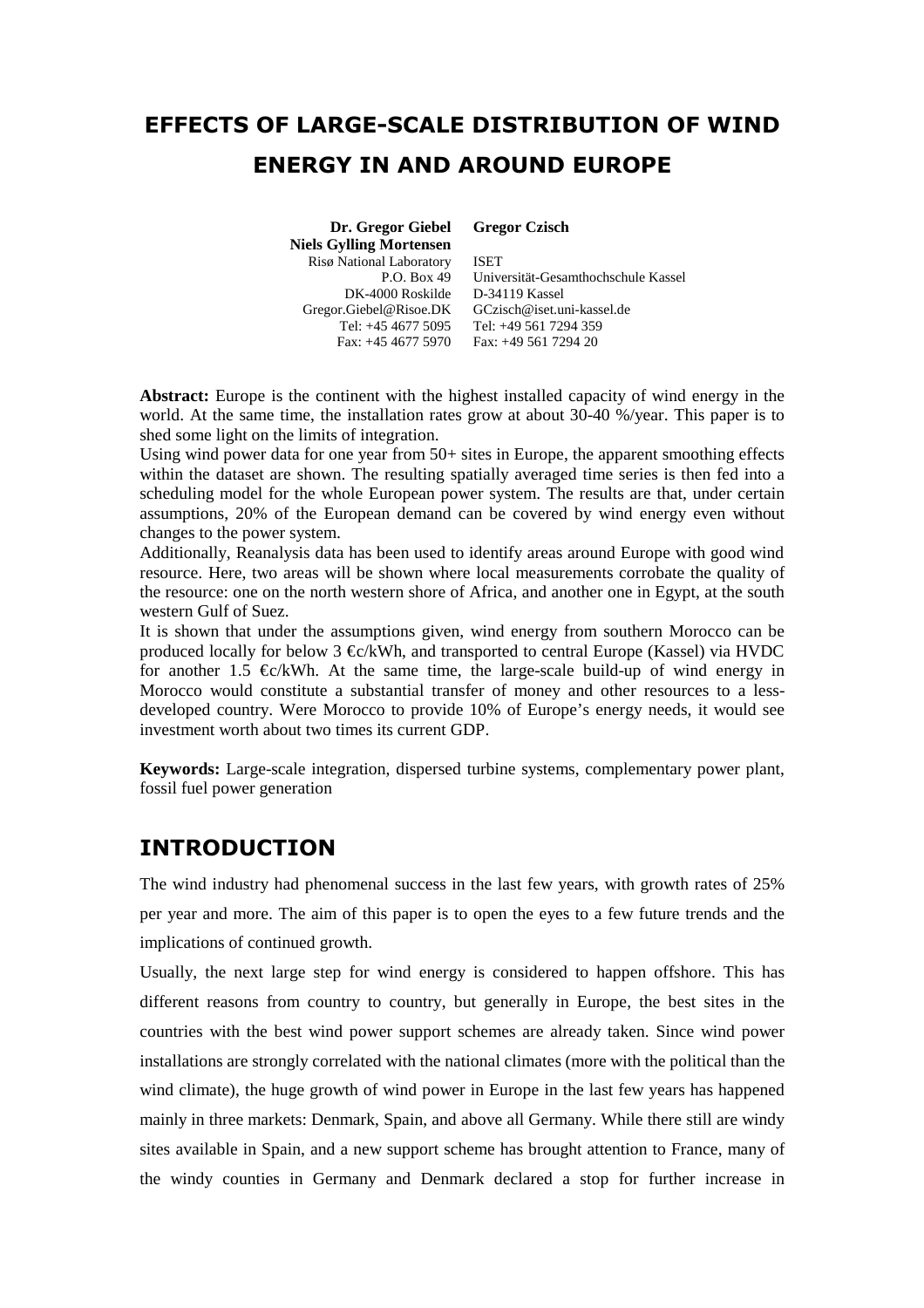installation. In the UK, wind power has been hampered by the planning process, which also favours offshore wind power.

Thyge Weller<sup>1</sup> claims that offshore wind power is "*an escape solution aimed at finding new windy sites in countries with financial support systems*". He believes "*that in the long term, very large terrestrial wind farms are the way to go.*" Wheeling power over long distances is just a question of price for the consumer – it is not important whether it comes from the local waters or from abroad, as long as it is clean wind power. This paper will look at two places a bit more in detail: north western Africa and a site in Egypt.

Another problem of wind energy is that it is not always available. However, since there is always some wind somewhere, the spreading out of wind turbines over an area as large as Europe (and especially taking into account areas around Europe) smoothes the wind power generation sufficiently to reach higher penetrations in the European grid than without this effect. Our paper will also address this point.

### **WIND POWER IN EUROPE**

One year (1990) of wind power data from  $50+$  sites all over Europe<sup>2</sup> has been used to assess the variability of the resource and the limits of penetration in the grid. Since typical weather patterns over Europe are only ca. 1500 km wide, there will be in most cases some wind in Europe. Using this data, and using data from the Reanalysis project<sup>3</sup>, it can be shown that at all times some power is produced from wind in Europe.

For a comparison of the generation, three data sets have been produced: Average, Selection and Malin Head. The latter is one site in Ireland, which had the highest production amongst all of the sites investigated (over 3800 equivalent Full Load Hours FLH). The Average data set is the resulting wind power production time series from 50+ stations all over Europe, spatially averaged at each hour. Selection is the same, just for stations with good wind conditions (>2000 full load hours). The noteworthy feature here is that the Average series exhibits much less variation and extremes than the single site data set. Actually, the minimum production in the Average data set is 1.5% of the installed power, meaning that the assumption of always having some wind power in the grid is true. The reason for this is of course that the wind power time series are uncorrelated over large distances. The correlation actually drops more or less exponentially with a characteristic distance of ca. 700 km. From about 2500 km distance, the correlation seems random (meaning that there are as many anticorrelated station pairs as there are correlated ones). The highest production was in winter. The unusual shape of the production probability of Malin Head comes from the fact that often, the wind is either low or full force, with touching the area in between only during the changes. The Average time series is also much less variable: all changes from one hour to the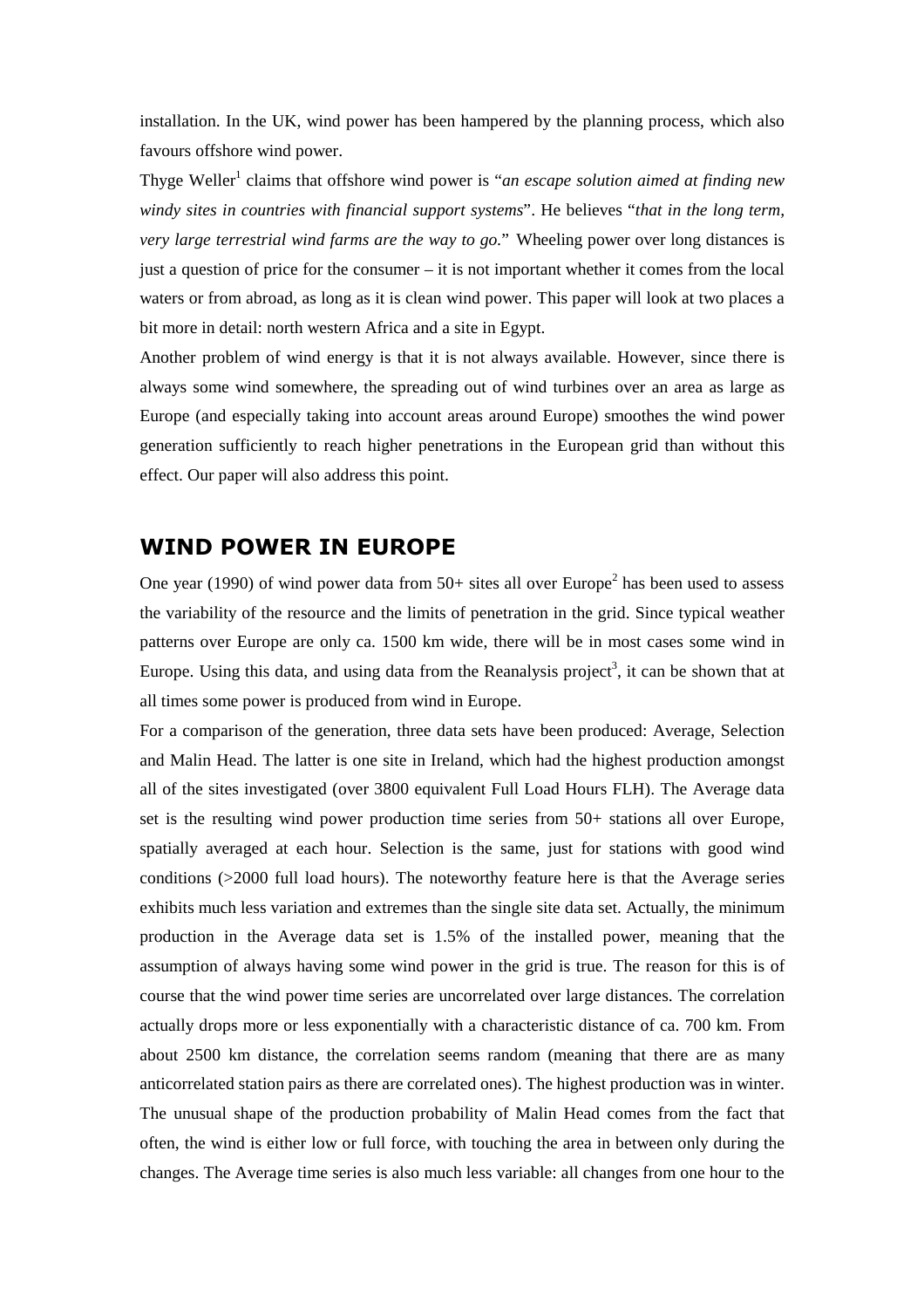next are smaller than  $\pm 15$  % of the installed capacity, with a probability of over 95% that the changes are not larger than  $\pm$ 5 %. In contrast, the maximum change of the best single site within one hour was 85% of the installed capacity, with a probability of 5 % that the change is larger than  $\pm 18$  %.



**Figure 1: The frequency distributions of wind power generated from all over Europe.** The frequency distribution is shown on the left x-axis, the cumulative frequency on the right. The results were calculated from a collection of turbines with 6100 kW installed effect, to simulate a distribution of sizes. The full lines are for the whole year 1991; the dashed lines refer to the 7-week winter period with the highest load. Average, Selection and Malin Head are explained in the text.

To assess the influence of the variability on the limits of penetration in the European grid, these time series are fed into a model for the electrical grid of Europe (the National Grid Model of CLRC Rutherford Appleton Laboratories/Reading University was used). It simulates the one-hourly scheduling and dispatch of power plants to meet the demand on a large area network. It can accommodate the effects of wind or photovoltaic power generation. The demand was highest during a 7-week period in winter. The network is herein treated as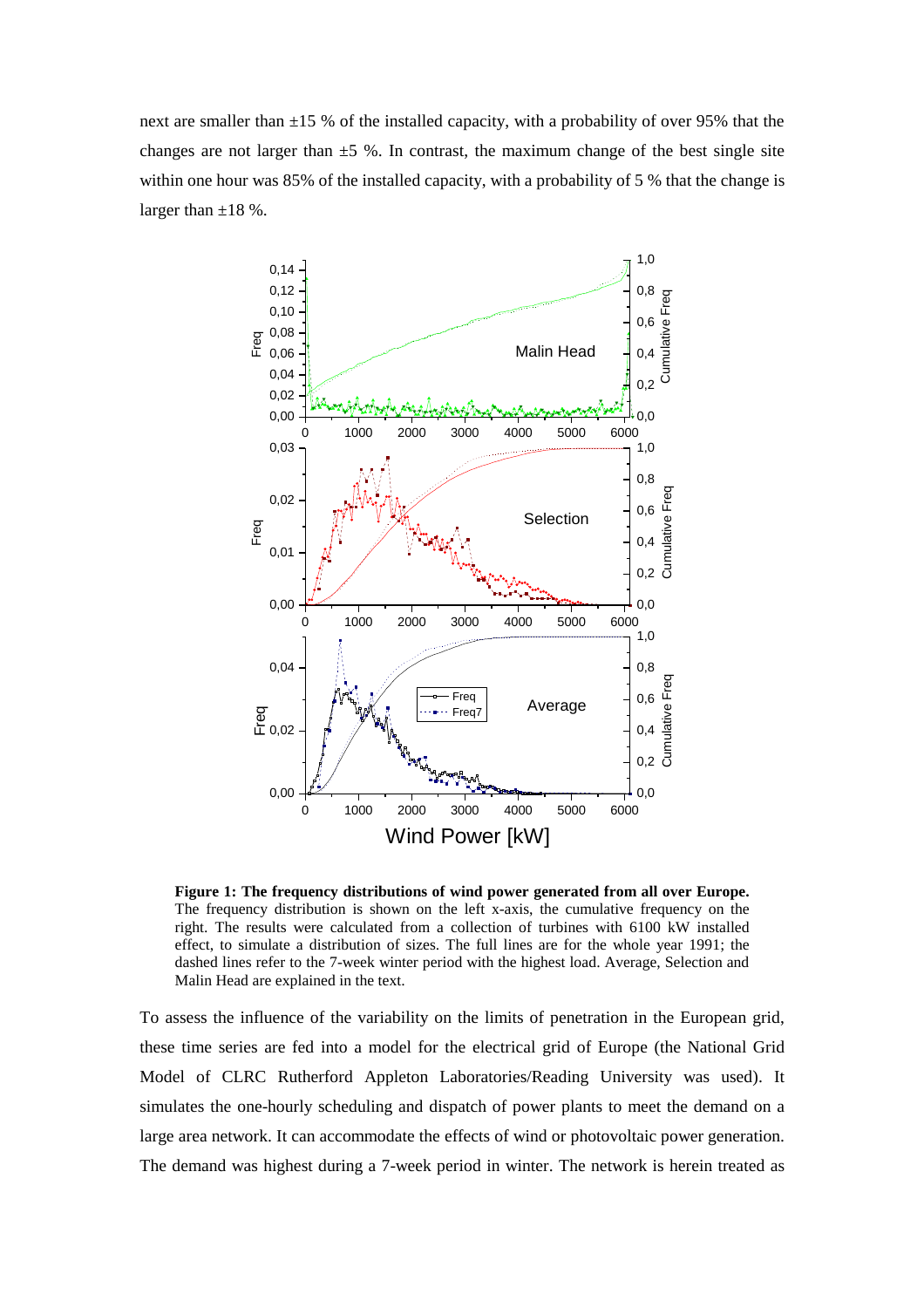one node, ie transmission is not an issue. The output of the model is the total cost of fossil fuel to run the electricity system for one year using a number of assumptions. The amount of spinning reserve was optimised for minimal fossil fuel usage, under the constraint that no loss-of-load-event could occur. It was fed with data from 3500 power stations of 12 European countries, plus fossil fuel prices and ramping possibilities of these stations. Wind power forecasting was used, either with perfect or with persistence forecasting.

The results of this optimisation show that forecasting is more important for higher penetrations. This is not very surprising, since for small penetrations, the wind power variations get washed out in the overall variations the utility has to prepare for, like load variations or drop-outs of major power stations. The result also shows that wind power can be better integrated into the existing power system without many changes to the power plant composition if the generation profile is less variable. While perfect forecasting allows Malin Head to be integrated up to 10 % of the demand covered (with much higher penetrations possible, but impractical), the Average generation profile can easily contribute more than 20% of the European electricity demand. Under the assumptions of the scheduling model, this leads to savings of 60% of the fossil fuel cost, worth about 7 G  $\epsilon$ . This would mean a value of the wind power of  $2.2 \in \mathbb{R}$  KWh just for the fossil fuel saved. Keep in mind that this is dependent on the power plant mix that is assumed. The installed wind power capacity replaces at this stage somewhat more than 10% of the installed capacity.

### **WIND POWER FROM AROUND EUROPE**

The smoothing effects can be even higher when wind power from even further away is taken into account. Not only is the distance higher, and thereby the normal smoothing due to the size of the weather patterns, another effect comes in when looking at the northern African countries: they are actually in different climatic zones, and therefore the smoothing effect is even more increased. While most of Europe is having the maximum wind speeds in winter, the trade wind areas south of the Mediterranean have maxima in summer.

Two areas are there in the Maghreb that this paper is shows in detail: the north western African tip near the Atlantic Ocean (southern Morocco, West-Sahara, Mauretania), and the south-western end of the Gulf of Suez, near the Gulf of El-Zayt. These sites are showing much potential: high mean wind speeds, plenty of available land, in part even a good grid connection, cheap labour for the maintenance and building works, and large markets short of electricity locally, with not too much distance to the much larger European market.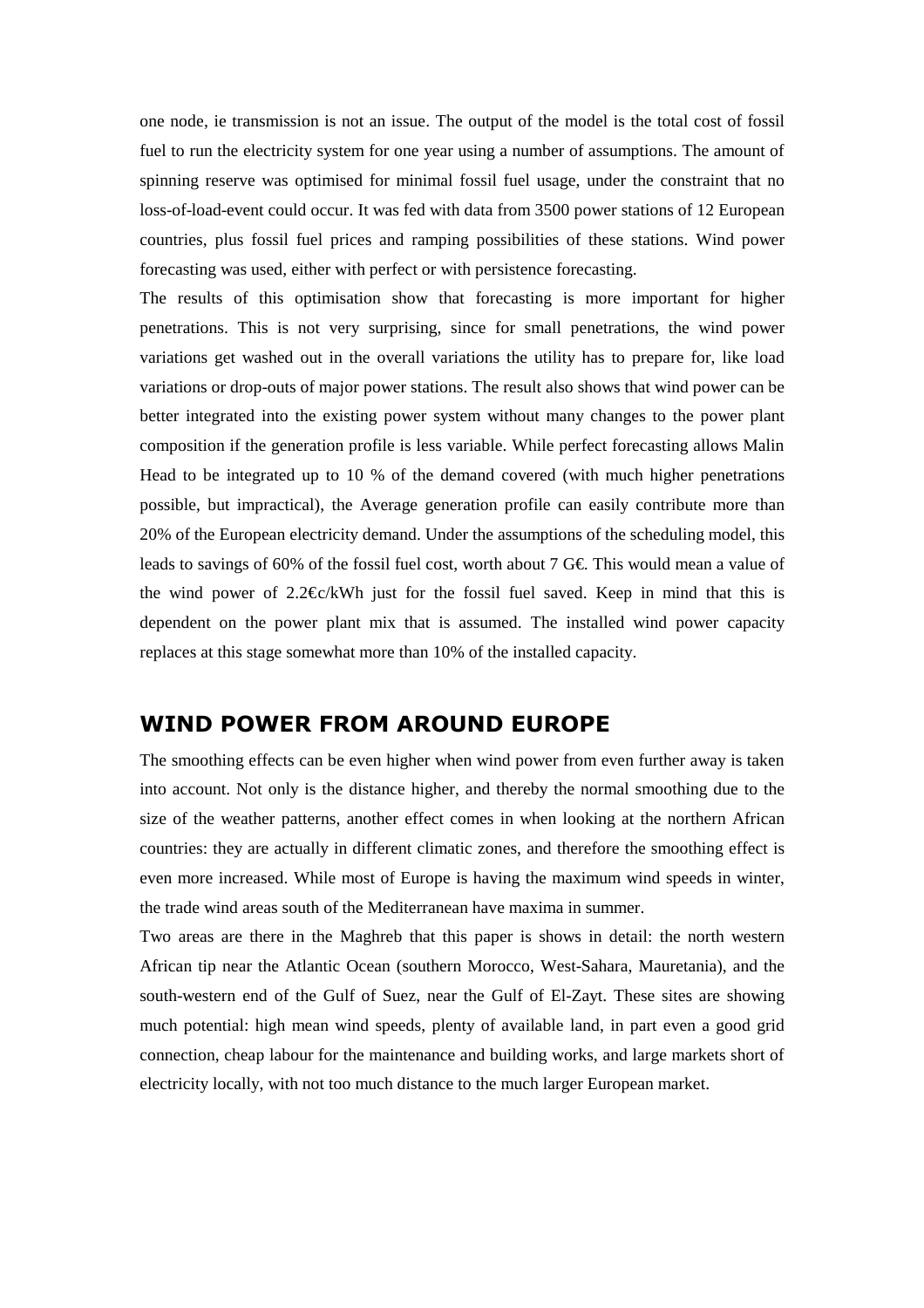#### *Western Africa*

One of the main advocates for very large-scale implementation of wind energy on the Atlantic coast of Africa is Saharawind<sup>4</sup>. The resource is very good, since the wind comes from the Atlantic Ocean onto the shore in the area of the trade winds.

The potential size of the installation is tremendous: "*With a wind turbine spacing of 2.4 MW/km² over the 2000 kilometres of coastline from Morocco to Mauritania, a production of more than 1000 TWh per year could be achieved. This would be sufficient to cover almost half of the entire yearly production of the EU (2300 TWh). This very large potential represents several dozen times the electrical requirements of the North African countries, and cannot be utilized locally.*" The wind resource in southern Morocco or northern Mauretania yields local production cost of below  $3 \in \mathbb{C}/kWh$ <sup>5</sup>. The transport to Kassel via High-Voltage DC would make a large-scale installation possible, and would drive the cost up to ca 4.5  $\&$ /kWh. This includes the price for the HVDC line, but does not look at the (mostly political) problems involved in planning and constructing that line.



**Figure 2: The wind speed distribution for Tiniguir/West Sahara/Morocco.** Graphics from saharawind.com.

In Figure 2, wind data from a little test station near Dakhla (West Sahara) is shown. One can see that instead of the typical Weibull distributions we are used to from the higher latitudes, the data is nearly Gaussian in shape, neither showing significant portion of low winds or of very high wind speeds (where the turbine would shut down, *ie* >25 m/s). The distribution is even more remarkable since it is from only 9 m above ground level (a.g.l.) results from Reanalysis data for 50 years confirm this picture. The wind data fits in well with the results of the MED2010 project<sup>6</sup>, where measurements were presented for a site further up the coast, on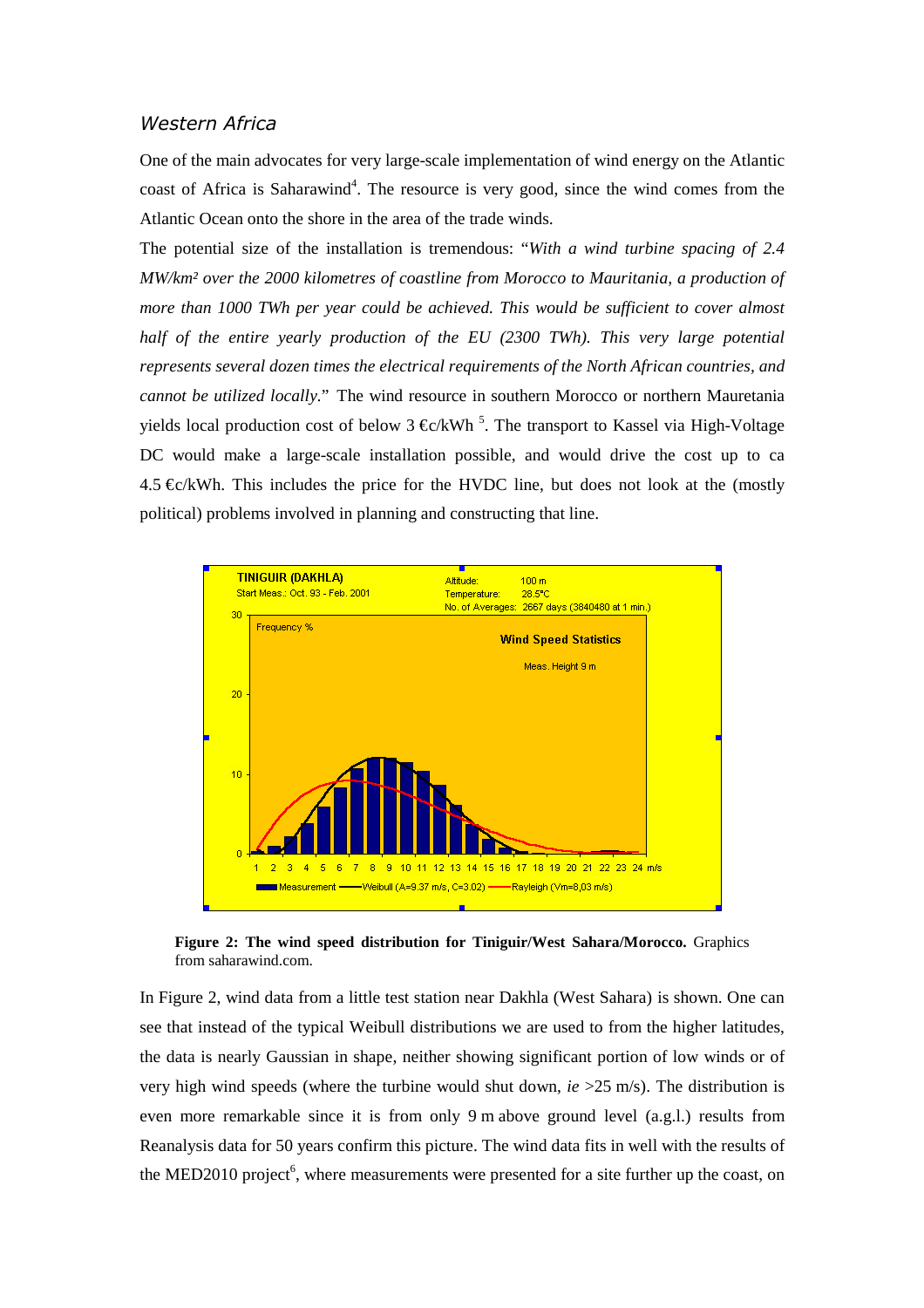Cap Sim near Essaouira, Morocco. There, the mean wind speed in 40 m a.g.l. was 9.25 m/s, with an overall maximum at only 24.5 m/s. A WAsP analysis with 60, 1 MW turbines yielded a total production of 316 GWh/y, or an average 5250 full load hours. Another set of data confirming the resource has been measured under the TERNA project of the GTZ (Gesellschaft für Technische Zusammenarbeit, the German development aid agency)<sup>7</sup>. The measurements ran for nearly a year, and yielded mean wind speeds in 40 m a.g.l. of 7.7 m/s (Tarafaya), 8.9 m/s (Essaouira) and 9.2 m/s (Laâyoune).



**Monthly Mean Electric Production of Wind Power within Selected Favourable Regions at Land Sites and** *Electric Demand*

**Figure 3: The production profiles of wind power north and south of the Mediterranean.** Additionally shown is the electricity demand in Europe, as a percentage of the installed capacity. Also take note that the relative production swings more than the demand. Meteorological data for one year from the ECMWF Reanalysis project<sup>8</sup>.

Along with the low price of the resource, another helpful feature comes in: the production profile over the year is anti-correlated with the production in Europe. From Figure 3, it can be seen that the production in Europe has a clear maximum in winter, while the production in north western Africa has a maximum in the summer months. This equalization effect helps to smooth out the variation in the wind power production, and allows wind power to be integrated into the grid with higher penetrations.

A possible strategy for implementation could be to bilaterally extend the German Energy Feed Law or similar other support mechanisms of Spain, France or also Denmark to Morocco. Alternatively, these national regulations could be replaced by a European solution with a clause for Northern African new renewable power. The magnitude should be given by the difference between the local price of electricity and the production price. Since the latter is very low, this incentive would be in the order of 1-2  $\oplus c/kWh$ , and thereby much lower than the corresponding add-on within Europe. The current electricity consumption in Morocco is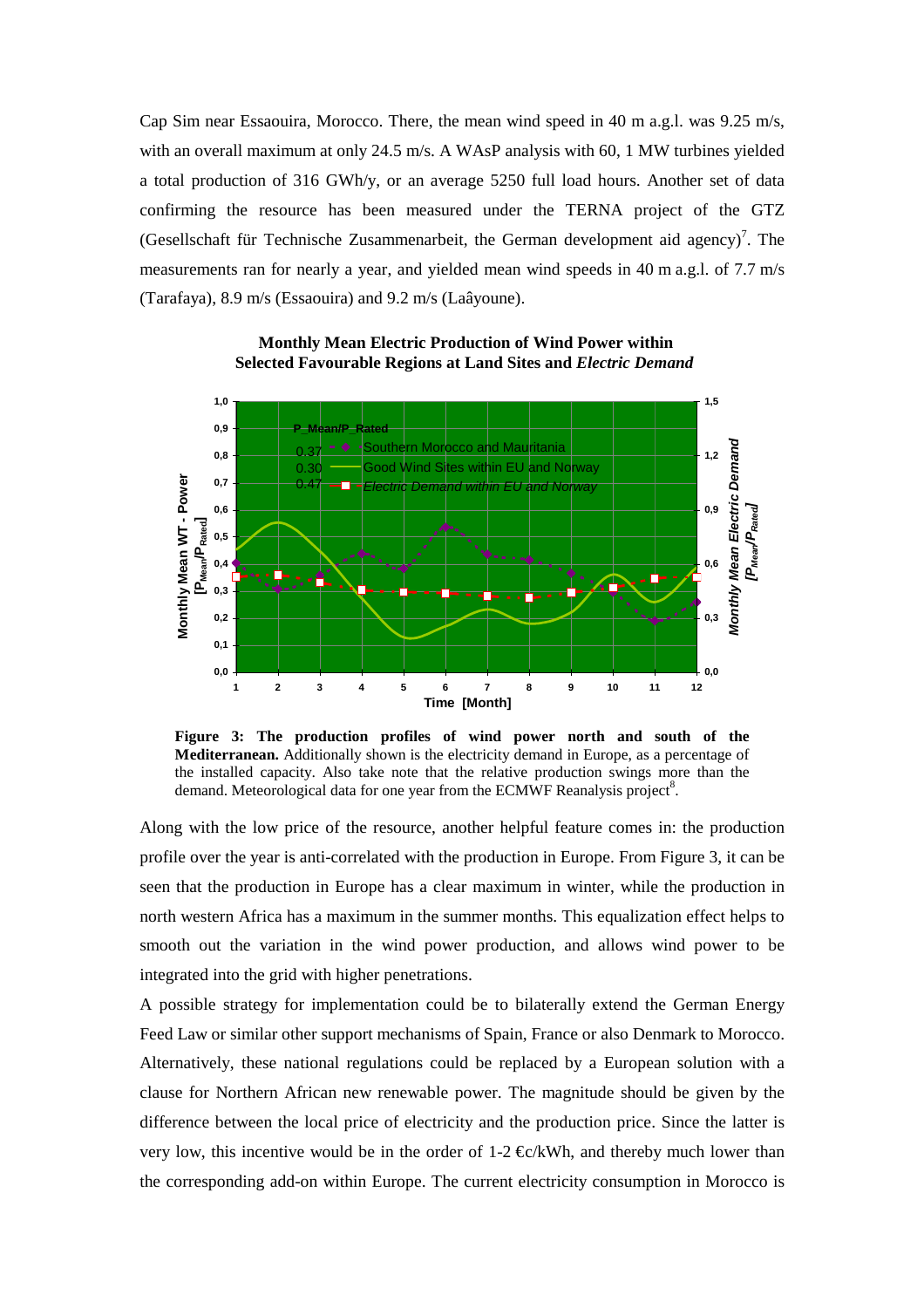rather low, therefore already with a total installation below 1 GW one would have to export wind power to Spain. This phase of the build-up would also be over soon, since at the moment, the transport capacity between Spain and Morocco is 350 MW, with a doubling to 700 MW being envisaged. However, the bottleneck then could already be within Morocco, where not enough transmission capacity is available from the South to the North. While these stages would be natural, and probably will happen in any case, the large-scale implementation of wind energy for the European market needs dedicated transmission capacity. The Spanish transmission node closest to Morocco has a capacity of ca. 5 GW. A HVDC link of ca. 4 GW would increase the price in Spain of the Moroccan wind power by less than  $1 \< kWh$ . This means that up to ca. 5 GW wind power exports, the technology and investment involved is rather straightforward.

To exploit even larger parts of the potential, dedicated transport systems would have to be built, potentially bypassing the Spanish grid totally and feeding directly to the French, Italian or even German grid. Even including an HVDC line of that length, the resulting price per kWh would still be about 30% lower than producing the same amount of wind power in Germany. However, to invite European investors to this kind of involvement, state guaranteed loans would seem necessary. Obviously, this concept is not limited to either wind energy or Morocco. Solar chimneys or solar thermal generation could also be used, partly to smooth out the generation. Alternatively, this kind of support scheme could bring large-scale wind power to Egypt or Kazakhstan, where similarly large potential exists.

#### *Egypt*

Some of the lowest price for wind power is currently being paid for the new (2002) wind farm at Zafarana: 2.89 USc/kWh is paid by the National Renewable Energy Authority<sup>9</sup>. Due to the high winds (4570 Full Load Hours) and the low-interest loans from both the German and Danish aid banks (3% over 15 years), the 60 MW wind farm can turn a profit. In that calculation, a moderate contribution from  $CO<sub>2</sub>$  trade (\$10/ton) is made.

The recently finished Wind Atlas for the Gulf of Suez $10$  shows that the site in Zafarana is not even the best site in Egypt: the wind resource is significantly higher in the Gulf of El Zayt, a few hundred kilometres down the coast. Here, the measured mean wind speeds at 25 m a.g.l. are over 10 m/s, with highs in the summer months. The Gulf of El Zayt has a winter mean of 8.2 m/s, and a summer mean of 12.6 m/s. The daily variations are typically smaller than the seasonal variation, which means that the wind blows much more steady here than in most places in Europe. Wind speeds are highest directly near the shore, with a strong gradient towards the land (can be more than 1 m/s over a distance of only 20 km). The data at the Gulf of El Zayt translates into ca. 6000 Full Load Hours. The size of the area is enough for ca 20 GW of installed wind power plants. For the initial phase, the transport of the produced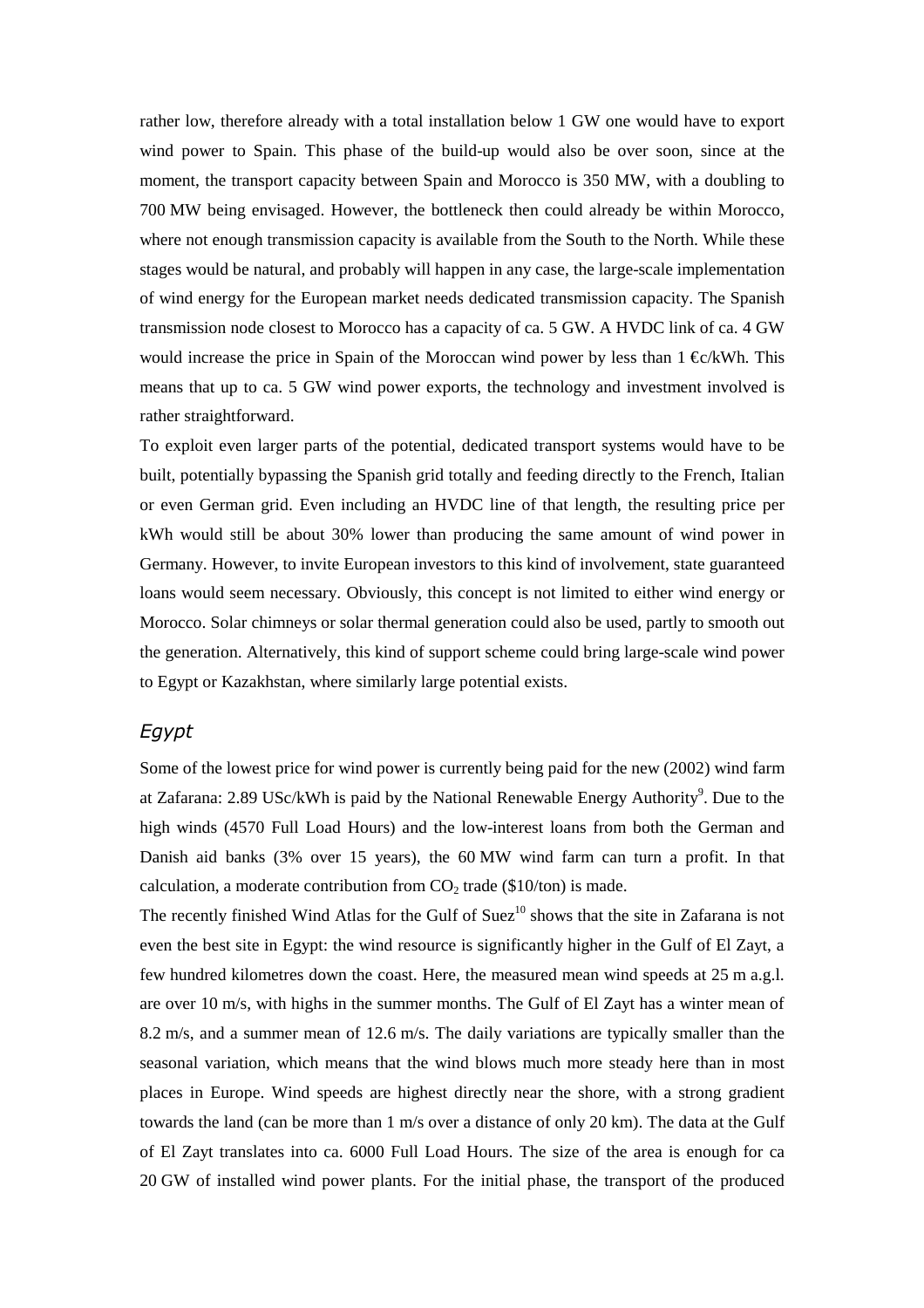electricity is not a problem either, since the main ring transmission line of Egypt runs past this area. In short, using a factor given by the ratio between the Zafarana FLH and the Gulf of El Zayt FLH, a cost price of electricity of just above 2.2 USc/kWh can be estimated.



**Figure 4:** The mean wind speeds in m/s at 25 m a.g.l. over a roughness of  $z_0=0.2$  cm. in **the Gulf of Suez.** The co-ordinates are UTM in km. The dots are the grid points of the calculation grid. The Suez Canal is on the upper left.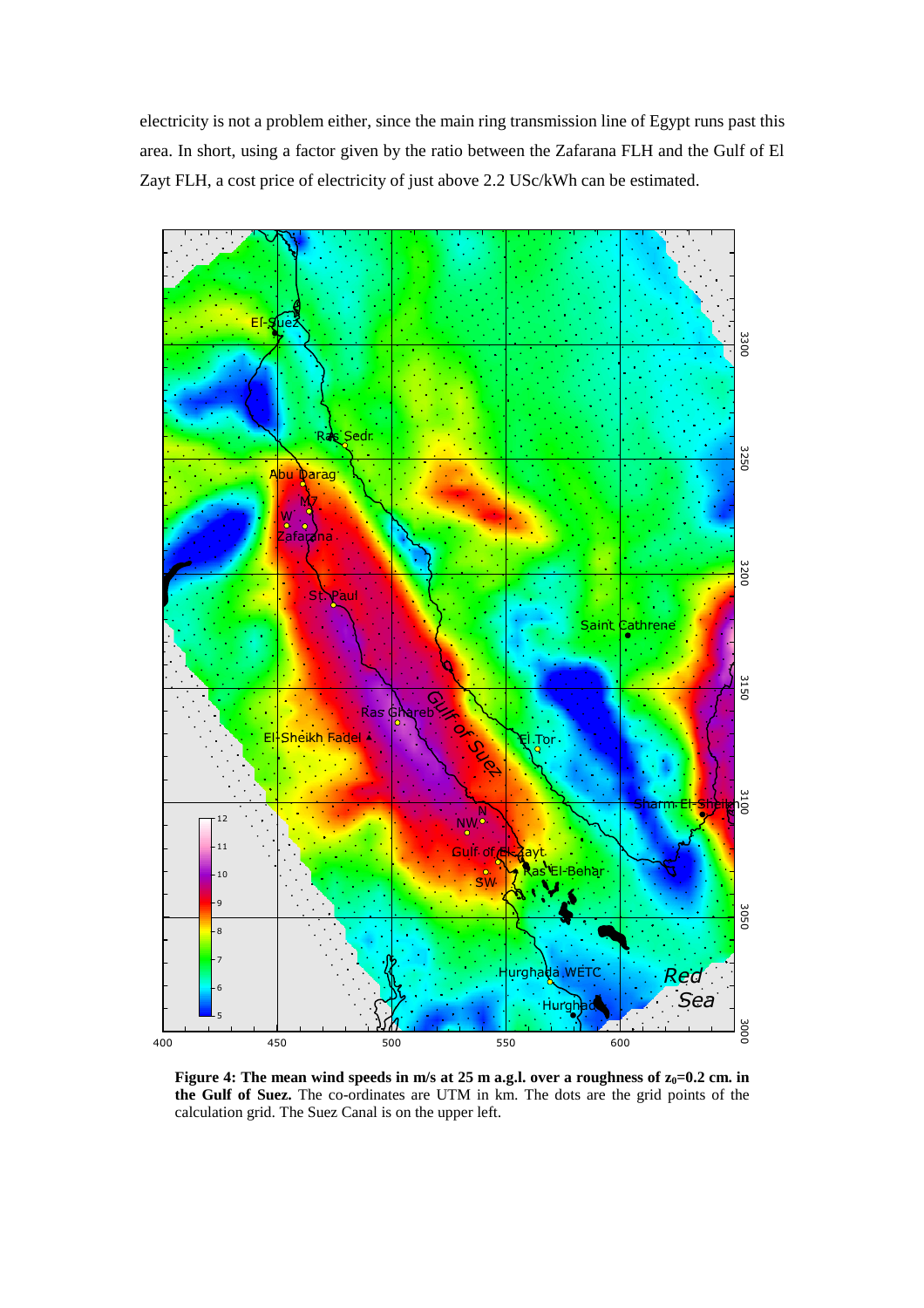### *Implications of the investments*

The implications for the development of the region are especially noteworthy. Consider the example of Germany and Morocco: Germany yearly spends 40 billion euro for its electricity supply which is about 2% of its GDP, whereas the total GDP of Morocco lies somewhat above 30 G€. Today's Moroccan electricity consumption is 2.5% of Germany's 490 TWh. Let us assume Morocco would produce 10% of the European demand. This would involve a total investment of more than 50 G€ for the wind power plants erected in Morocco, which is close to twice its GDP. On the other hand, for the European industry this size of development would mean a large opportunity in a time when the stock prices are low and the earnings depend very much on a few politically supported markets. The financial and know-how transfer would probably stretch out over the next decades. To follow such a concept would among other implications mean developing the infrastructure and thus could become a worthy form of development aid based on the needs of both sides.

## **DISCUSSION**

Wind energy is an electricity generation option that is relatively benign to the environment. The economics of wind energy depend mostly on the wind resource at the site of interest; therefore it makes sense to build wind farms at high-wind sites. The huge success of wind power in Europe (especially Denmark and Germany) is more due to a favourable support scheme than to the wind speeds. Thanks to the Kyoto mechanisms, wind power in third world countries can help developed nations reduce their greenhouse gas emissions, while lowering pollution from fossil fuels in these countries. In the regions with very high wind speeds, the population density is usually rather low, ie large-scale installations are possible. The investment in these regions could be rather large, creating local employment for erection and maintenance, and probably even production of turbines (since it often is cheaper to build a wind turbine production line for a very large farm locally than to transport the large items over many thousand kilometres). Building the farms with a high content of local labour reduces the price for the turbines, which leads to even lower cost per kWh.

These lower cost also translates to lower cost per ton  $CO<sub>2</sub>$  avoided for the European countries benefiting from the Clean Development Mechanism. In the end, it is all a question of price: whether wind power is cheaper than the local electricity, whether wind power transported from these high-wind regions to Europe is cheaper than locally produced offshore wind, and what the technology development on both technologies will come up with.